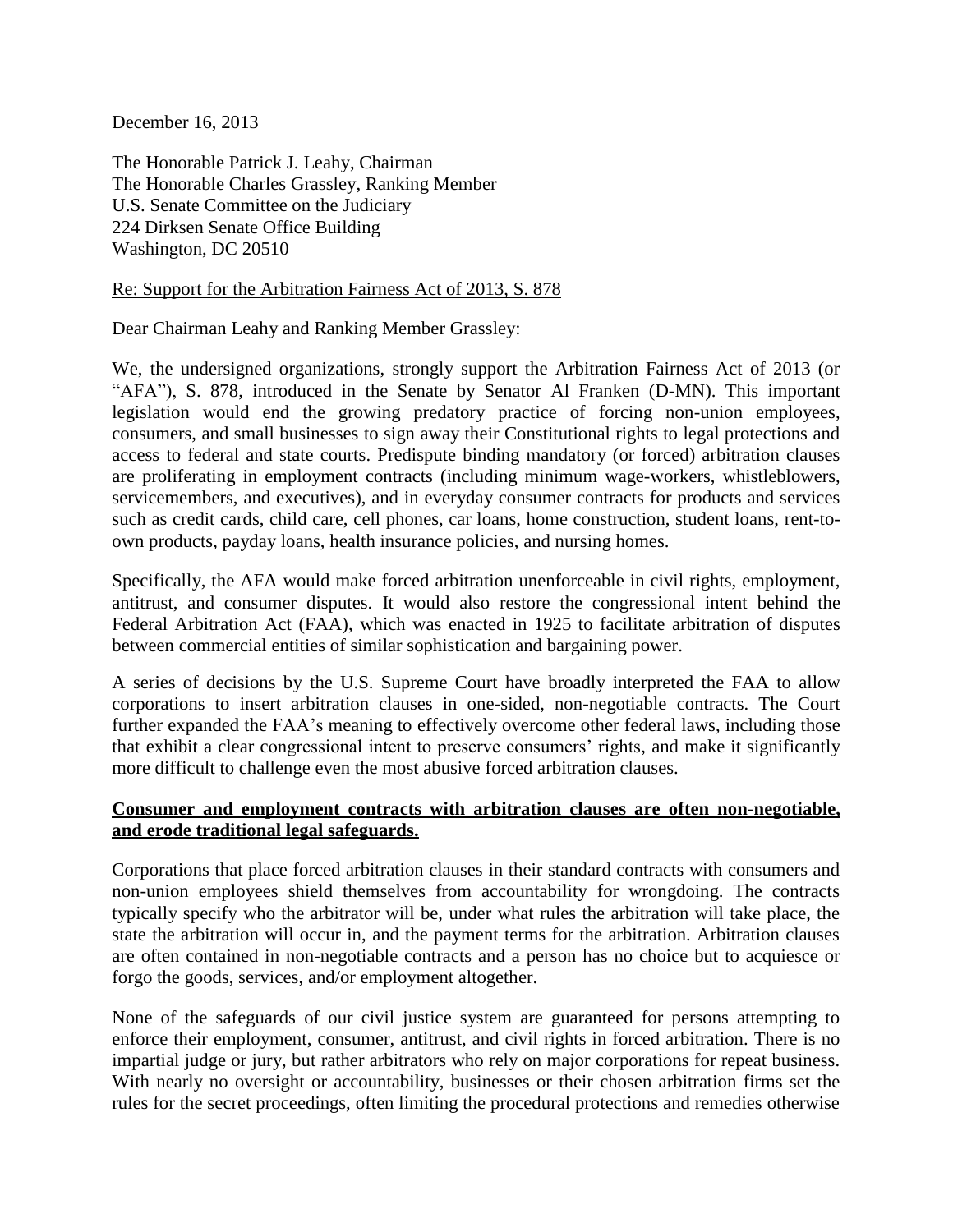available to individuals in a court of law. In addition, the often exorbitant arbitration fees are prohibitive for most individuals.

Forced arbitration also weakens the value of federal and state laws intended to protect consumers and employees by removing their ability to enforce those laws in court.

Laws at risk include provisions of the Civil Rights Acts of 1964 and 1991, the Age Discrimination in Employment Act, the Americans with Disabilities Act, the Family and Medical Leave Act, the Fair Labor Standards Act, the Equal Pay Act, the Uniformed Services Employment and Reemployment Rights Act (USERRA), the National Labor Relations Act, the Sherman Antitrust Act, the Securities Act of 1933, the Securities Exchange Act of 1934, the Sarbanes-Oxley Act, the Dodd-Frank Wall Street Reform and Consumer Protection Act, the Servicemembers Civil Relief Act, the National Defense Authorization Act for Fiscal Year 2013 (amending the Military Lending Act), the Lilly Ledbetter Fair Pay Act of 2009, the Telephone Consumer Protection Act, the Fair Debt Collection Practices Act, the Credit Repair Organizations Act, the Electronic Fund Transfer Act, the False Claims Act, the Fair Credit Reporting Act, the Right to Financial Privacy Act, the Real Estate Settlement Procedures Act, the Truth in Lending Act, and the civil provisions of the Racketeer Influenced and Corrupt Organizations Act.

In April 2011, the U.S. Supreme Court dealt a blow to consumers and employees, ruling that companies can ban class actions in the fine print of contracts. In *AT&T Mobility, LLC v. Concepcion*, the Court held that corporations may use arbitration clauses to ban consumers and employees from exercising their right to join together through class actions to hold powerful corporations accountable. As a result, thousands of valid legal claims by consumers and employees that expose clear abuses and corporate misconduct have been suppressed and prevented from being brought in court. In addition, many class actions have been dismissed and sent to arbitration on an individual basis even when judges state that the cases may be best suited to proceed as class actions.

The Supreme Court further expanded corporations' ability to evade the enforcement of critical federal laws with its decision in *American Express v. Italian Colors Restaurant* (June 2013). In this case, small businesses sought a class action to pursue their claims that Amex had violated federal antitrust laws. The Court held that the class action ban and forced arbitration clause in the contracts were enforceable—even in cases where the cost of individual arbitration would, as a practical matter, prevent the vindication of rights under federal law. The arbitration clause in the Amex contract with the merchants prevented the sharing of costs that a class action would allow. Consequently, these contract terms enable companies to insulate themselves from liability even where they have in fact violated the law.

## **The AFA would allow consumers and employees to choose arbitration after the dispute arises.**

The impact of recent Supreme Court precedent should add urgency for Congress to pass the AFA to enable individuals and small businesses to decide how to resolve disputes, after the dispute arises.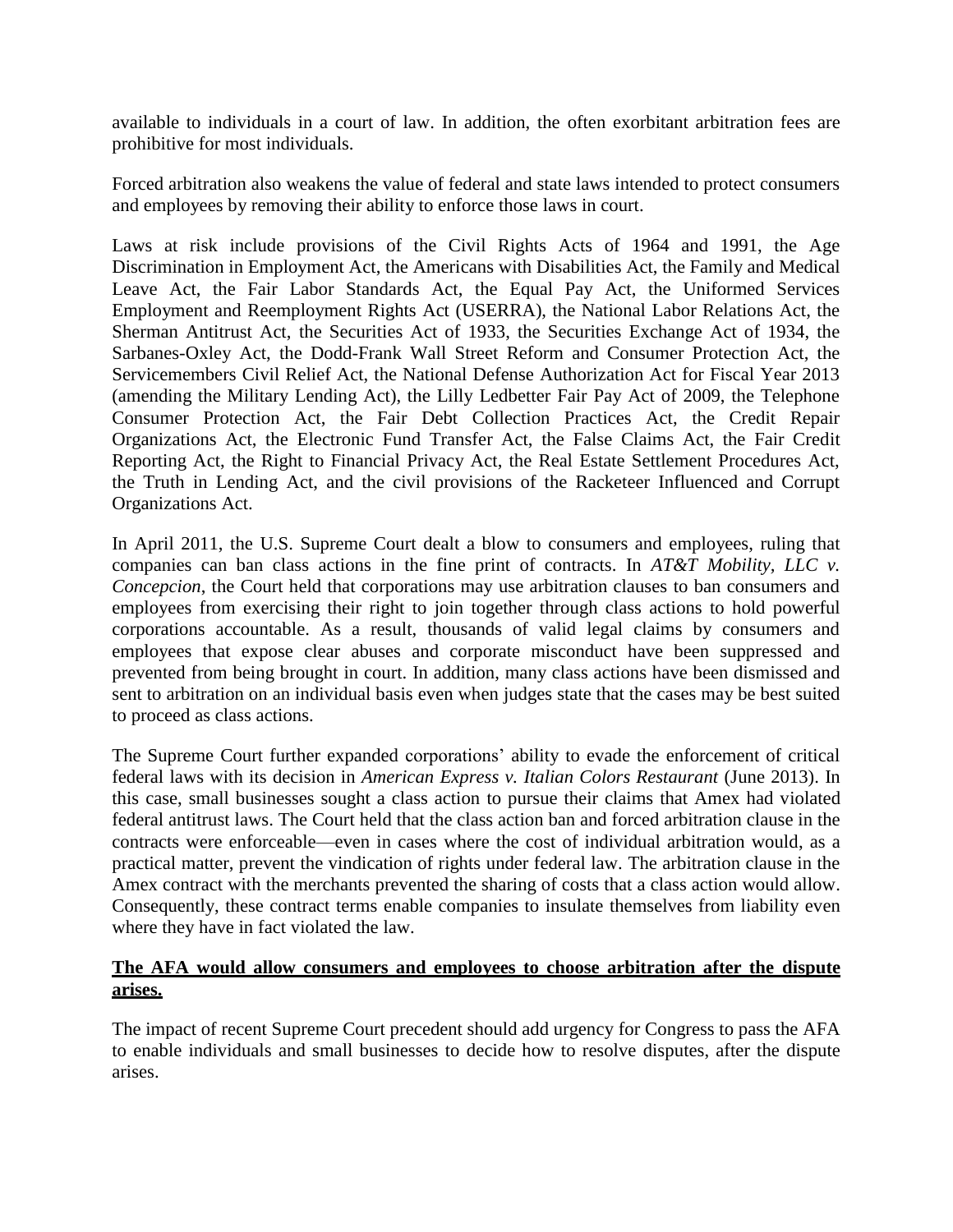The AFA does not seek to eliminate arbitration and other forms of alternative dispute resolution agreed to voluntarily after a dispute arises. Nor would it affect collective bargaining agreements that require arbitration between unions and employers. The AFA would restore transparency and access to our civil justice system and preserve important civil rights, employment, antitrust, and consumer protections.

Congress has passed laws to ban forced arbitration for disputes involving auto dealers, poultry and livestock producers, certain employees of federal contractors, and servicemembers for some credit and loan products. The time has come for Congress to outlaw forced arbitration for all America's consumers and workers.

We urge you and the other members of Congress to pass S. 878.

Sincerely,

9to5 AARP AFL-CIO Alliance for Justice American Association for Justice American Association of University Women American Civil Liberties Union (ACLU) American Federation of State, County and Municipal Employees (AFSCME), AFL-CIO Americans for Financial Reform Bazelon Center for Mental Health Law Center for Justice & Democracy Center for Responsible Lending Citizen Works Committee to Support the Antitrust Laws Consumer Action Consumer Federation of America Consumer Watchdog Consumers for Auto Reliability and Safety Consumers Union ConsumersCount.Org D.C. Consumer Rights Coalition Home Owners for Better Building Homeowners Against Deficient Dwellings Legal Aid Justice Center Maryland Consumer Rights Coalition MFY Legal Services, Inc. **NAACP** National Association of Consumer Advocates National Consumer Voice for Quality Long-Term Care National Consumer Law Center National Consumers League National Employment Law Project